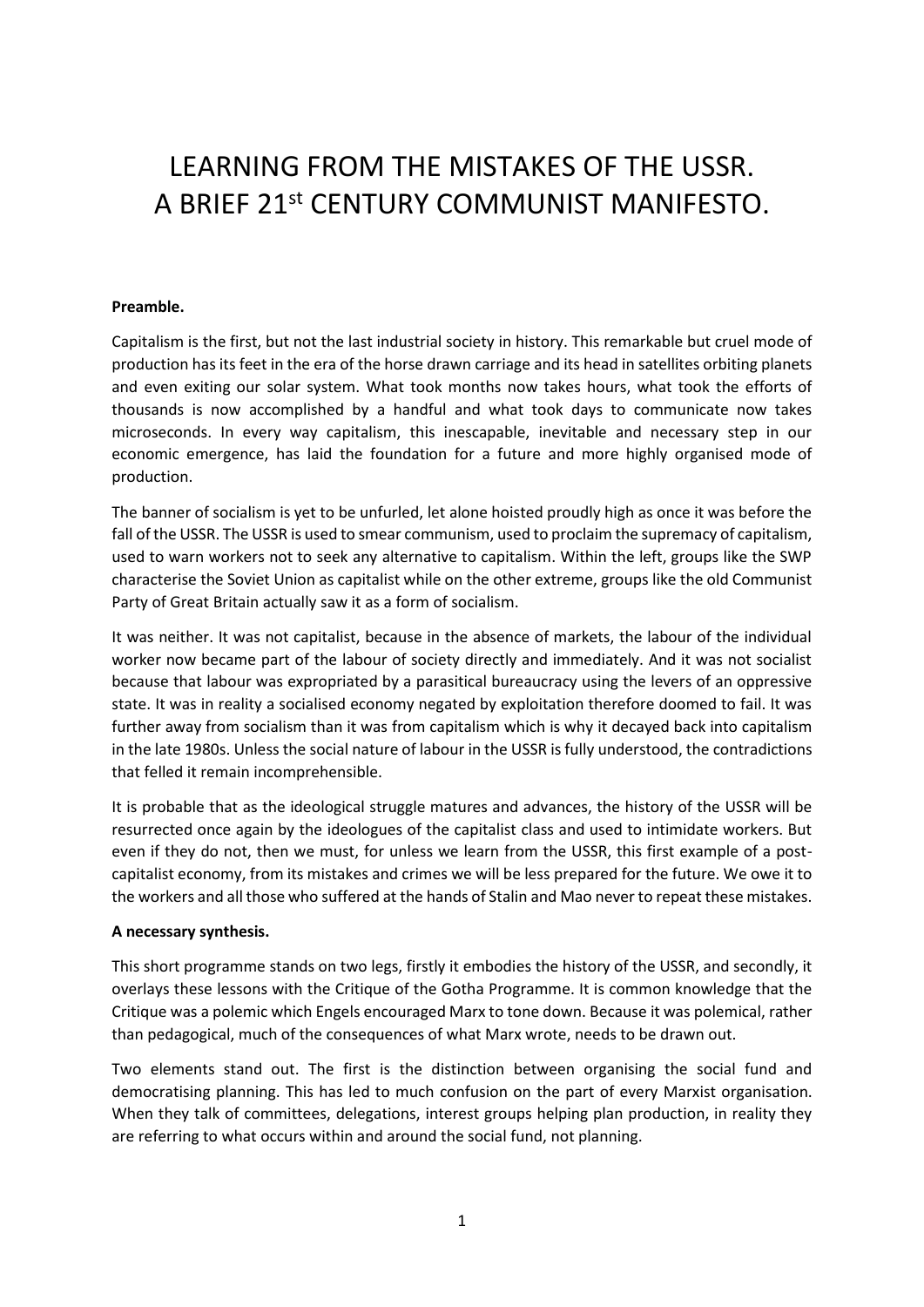Planning is based on individual choice, hence the term 'consumer led planning'. Individuals give of their labour and are rewarded by the products of their choice. It would be intolerable were their choices to be filtered by committees etc. Rather their choices are sacrosanct. This workers' right is also higher than the freedom accorded to the moneyed consumer in a capitalist society, because while these consumers are free to spend their money, the commodities available for purchase, have themselves been filtered by profit, by a board of directors and if not by the board, then certainly by their marketing department. In the case of consumer led planning, the producers are in charge of what will be produced currently, and they decide what can potentially be produced in the future.

Any interference in this form of planning by committees, elites, the state or whatever, will be justifiably rejected by workers as arrogant and paternalistic.

Secondly, it is the social fund that links the lower to the higher stage of communism. It is the social fund that transforms society because it is the source of all additional investment. Most importantly, it will be this fund that pays for rehabilitating our planet. When Marx discussed the deductions from the social product for this fund, he used it polemically against Lasalle, to declare that the consumption of the undiminished fruits of labour was a myth. His only other comment on the fund was to recognise that it would grow relatively and absolutely as society's productive capacity swelled.

What was not discussed in the Critique, was how the inclusive decision-making processes leading up to these deductions and their disposition, constituted the bedrock of working-class democracy in a future society. This programme remedies this, first by drawing the line between planning to satisfy individual wants and needs, and secondly to understand the role played by this fund, whose importance has escaped so many.

Finally, this programme does not discuss in detail the need to elect every working administrator and manager. It does not discuss how much they are allowed to earn or whether they can be instantly recallable and so on. It confines itself to those rights which were absent in the USSR, an absence which not only led to the economic collapse of that society, but which allowed for the abnormal growth of the state in the first place.

In every way, this programme marks a dividing line between those Marxists who continue to argue for the leading role of the workers' state and those who argue for a rights'-based approach which limits the state to enabling and policing these rights and nothing more. In a word, the workers' state upholds the rule of rights, as distinct from the rule of law which regulates the exercise of power by the bourgeoisie. The result is a workers' state which is not allowed to decide what will be produced, nor how quickly, nor at what price, nor what workers can earn, and which is not allowed to levy taxes or any other margins with the purpose of dispossessing workers of their labour.

We have to be crystal clear. Our vision for the future, has absolutely nothing to do with the kind of ruthless bureaucratic and exploitative regime that existed in the USSR. Humans succeed and proceed by learning from their mistakes, and this programme exemplifies that process. At a time when capitalism can no longer reproduce itself except at the expense of society, when a hegemonic economic struggle once again threatens world war, with a planet over-heating and robots stealing jobs, this programme shows that society has a future and that it is worth fighting for.

# **PRINCIPLE 1. The abolition of the ownership of the means of production, distribution, information and the land.**

Private ownership of the means of life - the means of production and the land - is the essential condition for disempowering workers making possible their exploitation. It represents the fault line in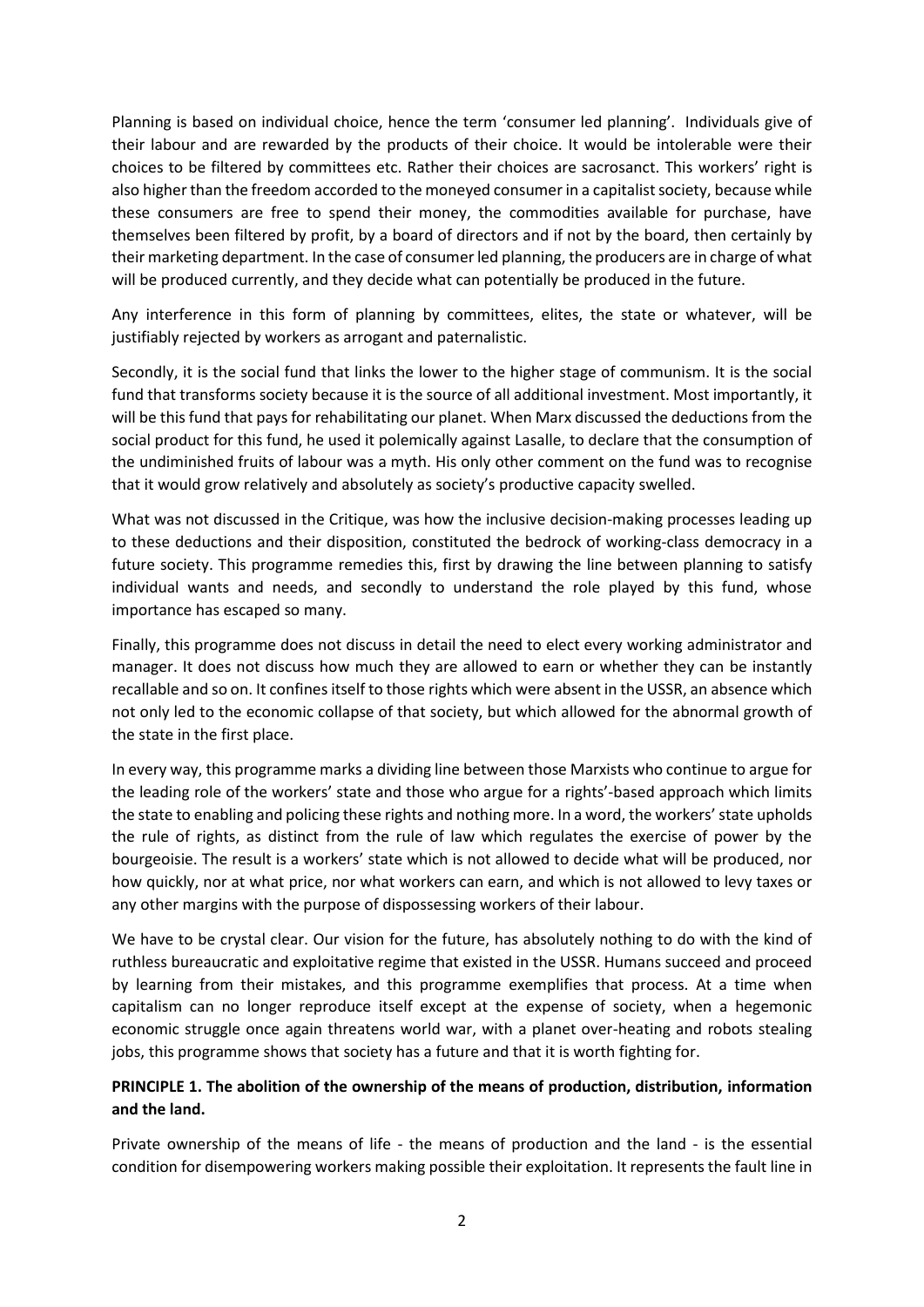society, the class divide forcing workers to work for the owners of these means. Nothing can be achieved until workers are re-united with their means of production bringing classes to an end. This is the essence of true democracy and its realisation. In a society divided between those who own and do not work and those who work but do not own, democracy will always be partial, superficial and precarious.

A common misconception is that private property is replaced with public property. Public property or state ownership is but a mere legal and transitory stage to non-ownership. It is the gathering in and collectivisation of all the individual threads of private property now used to weave the cloth of public property. In turn the workers' state as the temporary legal custodian of the means of production and the land is not allowed to offer title to it, to cede it, to extract a rent or to redistribute it in any form. In the hands of the state, property becomes fossilised.

State ownership thus puts an end to property. When it is commonly recognised and accepted that we all own the factories, the shops, the ships, the land and so on, then it has to be recognised that no one owns it. It ceases to be property; it becomes unowned and with it the purpose for the state ends - the protection of property. In the future we will see the means of production for what they are - proud achievements of our combined labour. The only "no entry signs" will be those found mounted in museums. Hence in proportion to the successful development of the socialist economy and its distancing from the remnants of capitalism, together with the ending of property in production, so withers the state.

A strict distinction is drawn between the means of production and the articles of consumption. Articles of consumption are and will remain personal property. This includes homes. Homes are not means of production, but they are the personal property of those who live in them. The fact that they are the most durable and costly of the articles of consumption and that they form the social landscape is irrelevant. The right to one's own personal home is a socialist right.

Socialism makes no distinction between homes that were previously rented or previously owned. Rents just mean occupiers have paid off the mortgages of their landlords rather than their own mortgages. All properties lived in become the property of their occupiers with the exception of the mansions of the rich and second homes which will be confiscated and redistributed. However, because homes vary in size, quality and location, a "home's tax" (the only tax found in a socialist society), will be levied for the purposes of upgrading homes, building new ones, replacing dilapidated properties and transforming the locality with the participation of all its inhabitants. This will be a differential tax with larger and better properties paying a higher rate than smaller and lower quality properties. It is thus an equalising tax borne out of the uneven housing stock inherited from capitalism. The term tax, rather than rent, is used to signify an end to the relation between tenant and landlord.

# **PRINCIPLE 2. Subtractions from the social product not the addition of margins.**

In his Critique of the Gotha Programme (the programme adopted by the newly emerged German trade union movement): Marx criticised the Lasallian concept of "workers being entitled to the fruits of their labour". In all surplus producing societies not everyone works to produce things. There are the young, the elderly, the sick and infirm, and those who look after them, educate them, heal them, together with those involved in administration and planning without which society cannot function. If the producers consumed what they produced, there would be nothing left to support all those sections of workers standing outside production itself. Nor would there be the funds needed for new and additional investment to expand production and thereby elevate and transform society.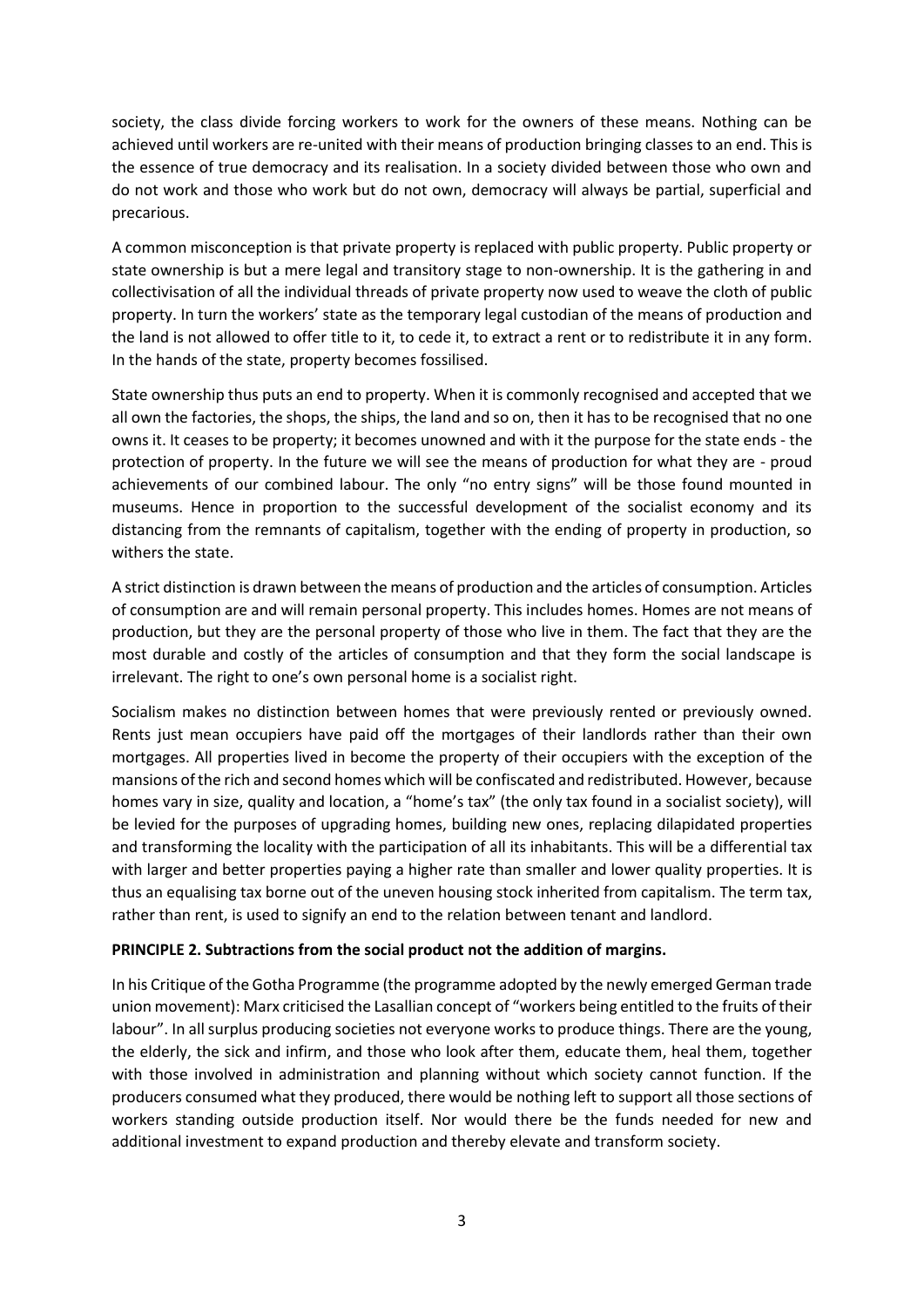Accordingly, Marx demonstrated that a part of the social product (the aggregated fruits of our labour) would have to be deducted or be set aside to support these necessary and humanising functions. At the time he wrote these words, Marx could have no inkling of the importance this criticism would have when applied to the Soviet Union and China half a century later. Here instead of a portion of society's product being democratically *deducted* by the producers themselves, the Stalinist bureaucracy claimed this product by the coercive *additions* of tax and profit margins behind the backs of their workers.

At first glance the subtracting of a portion of society's product instead of the arbitrary adding of margins may appear to be semantic. It is not. It expresses different relations of production, it speaks about who owns and controls the social product, and it expresses the presence or the absence of working-class democracy. All exploitative societies are marked by the presence of margins, which always and everywhere are the means of exploitation. Margins are possible only when workers are under-paid for their labour creating the space for margins. Within capitalism this takes the form of cost price plus the profit margin. In the USSR it took the form of the wage fund plus the tax margin and later profit margin. In this way workers were and are left with only a residue of what they have produced allowing the capitalists or the Stalinist bureaucrats to live off the rest.

In a genuine socialist society, it is producers who own the social product. It is the workers who then decide how it will be consumed. It is the workers who decide how much has to be set aside for social needs and new investment. Only the workers who produced this social product either directly or indirectly have the right to decide on its disposition. Therefore, this setting aside, can only take the form of a deduction because the producers are in effect voluntarily giving up part of their product for social need and for the expansion of the economy.

Deciding on the scale of this deduction and the use to which it is to be put is complex. It will be a decision which is compounded on the one side by what is possible and on the other by differing priorities. Some groups may propose that repairing the planet as quickly as possible is needed, others may argue that reducing the inequality between nations as quickly as possible is needed, yet others may argue that raising all to the skill level of the highest as quickly as possible should be the priority. There is no right or wrong answer to these competing needs. There is only the democratic resolution of these competing needs. The right of all to put their case, the absolute freedom to communicate the merits of all positions without prejudice and more importantly the freedom to criticise the position of other groups, will precipitate a hive of debate resulting in the adoption of broadly correct positions. Television which was used to dupe and dope the masses is now used to debate, to inform and to broadcast diverse views. Instead of being the opiate of the masses it is turned into its opposite, the liberating tool for knowledge and empowerment.

This vibrant collective decision and agreement on the scale and direction of the deductions from the social product is the epitome of working-class democracy. It is the defining moment and the political hallmark of a socialist society. Removing this control from the working class means removing the right of the producers to decide what is to be done with the product of their labour. It presupposes the reintroduction of oppression. It would gut socialism and lead to its failure. To assume that there are privileged or more educated members of society, inside or outside parties, better able to decide above the heads of workers, will disempower workers and destroy their attachment to production. That is the lesson of the USSR. We are against any elitism just as we are against those "Marxists" who believe, that simply because they have raised themselves above the sectional interests of the working class, they are ideally placed to decide what is best for our class.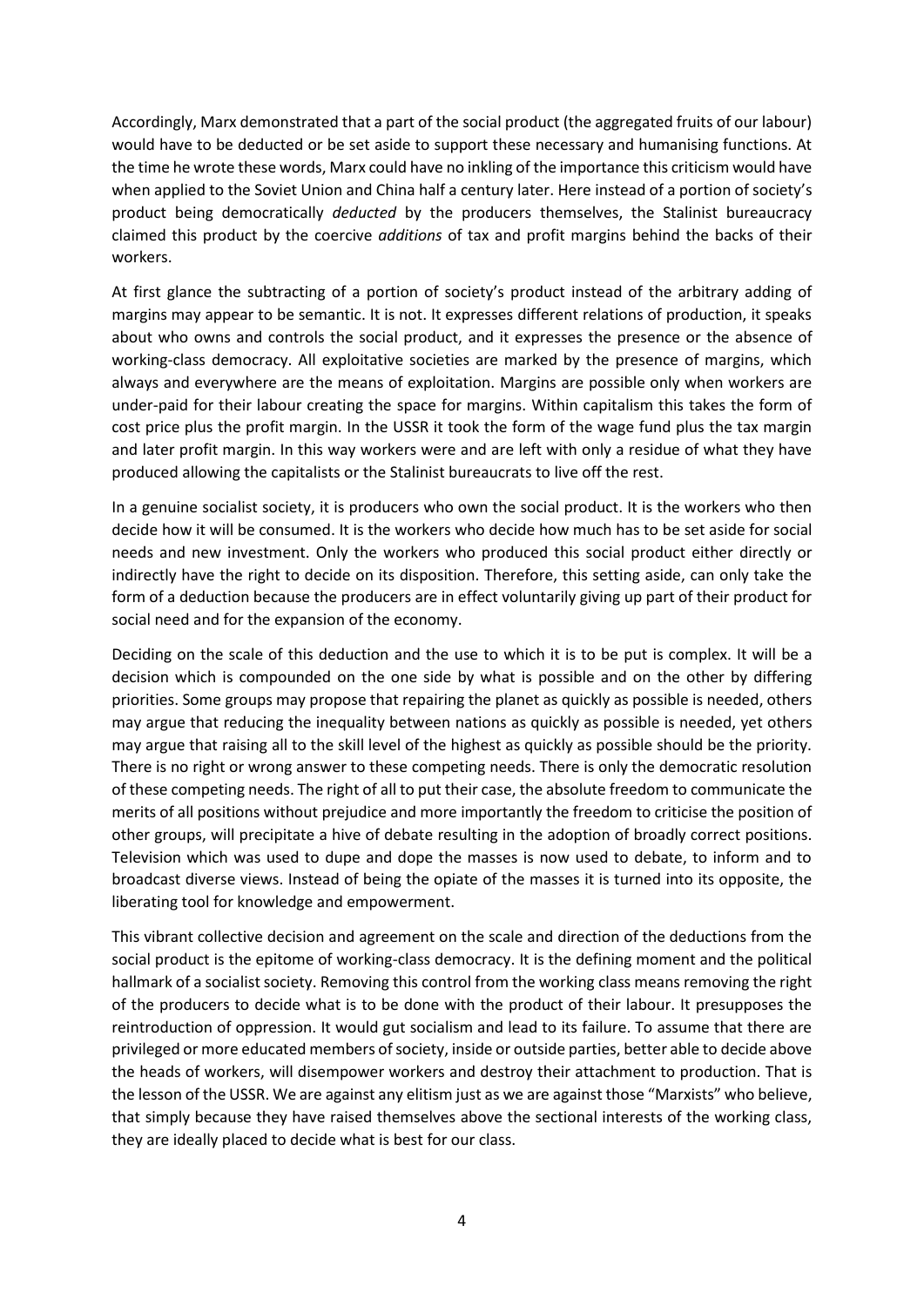To ensure that the deductions are not misused or used for personal gain, those employed in its administration may not receive more than the "average" wage. They may not work permanently in this sphere. Finally, there must be complete transparency. Workers' law will be strictly applied in this sphere and vigorously policed. The workers state's function is limited to setting up these democratic structures, to ensuring their freedom to operate, and finally to police the disposition of the agreed surplus to prevent fraud. It has no powers to decide on the level of deductions and their disposition.

## **PRINCIPLE 3. Workers' control and management of production.**

In a society divided between those who own but do not work and those who work but do not own, the producers have to be managed and led. Despite this general rule, companies like Toyota, discovered productivity shot up when they delegated control of production to the shop floor though work groups. Workers involved in the work process are best placed to understand its strengths and weaknesses, thus best placed to manage it. Distant managers in their comfortable offices are not.

In the  $21<sup>st</sup>$  century most workers are literate and numerate, unlike their counterparts over a century ago in Russia. In addition, the larger companies have comprehensively computerised their methodologies and data to allow senior management to centralise the firms' intellectual knowledge. This makes the transfer of this knowledge into the hands of the workforce that much more efficient. Indeed, preventing the erasure, corruption or encryption of this data is one of the central goals of the fight for control of production. It will be a tenet of working-class law to exact severe punishment for those who effect the destruction of this data, or the computer code needed to run modern industry.

Workers' management stands and falls on one tenet alone – the setting of the intensity of work. Without the right to set the intensity of work, workers' management is reduced to mere phraseology. Under capitalism intensity is set by competition and mediated by the level of class forces. One of the central goals of the trade union movement has thus been the struggle over the tempo of work. In the USSR, the intensity of labour was enforced by state terror.

In a socialist society, intensity is not set by an external coercive force like competition or the state but by voluntary agreement that becomes collective and accepted across the industry. Such a collective decision will require debate within each production unit and discussion between units and countries. Its resolution is a democratic one and once it is agreed it is binding on every worker. Such a discussion is revisited from time to time in the light of technical developments. The workers' state is reduced to setting up a commission for this purpose and once done is reduced to only policing the agreement protecting it from abuse.

Once the intensity of work, adjusted for capacity, has been agreed, labour time becomes universal and is therefore capable of being costed. It is these costs that the planning bodies work with. Just as the planning bodies do not have the right to decide what it is to be produced (see section on consumer led planning) nor do they have the right to decide how quickly (intensity). This prevents the antagonisms that existed in the USSR where the planners set the pace of work resulting in guerrilla warfare with enterprises and industry.

All studies of work occupations reveal that occupations based on physical strength alone, have disappeared more quickly than any other. Forklift trucks, power steering, power tools and pneumatics has voided differences in muscle power. Today a large man is no more productive than a small woman when working with this equipment. Hence physical differences in capacities no longer constitute an obstacle to homogenising intensity.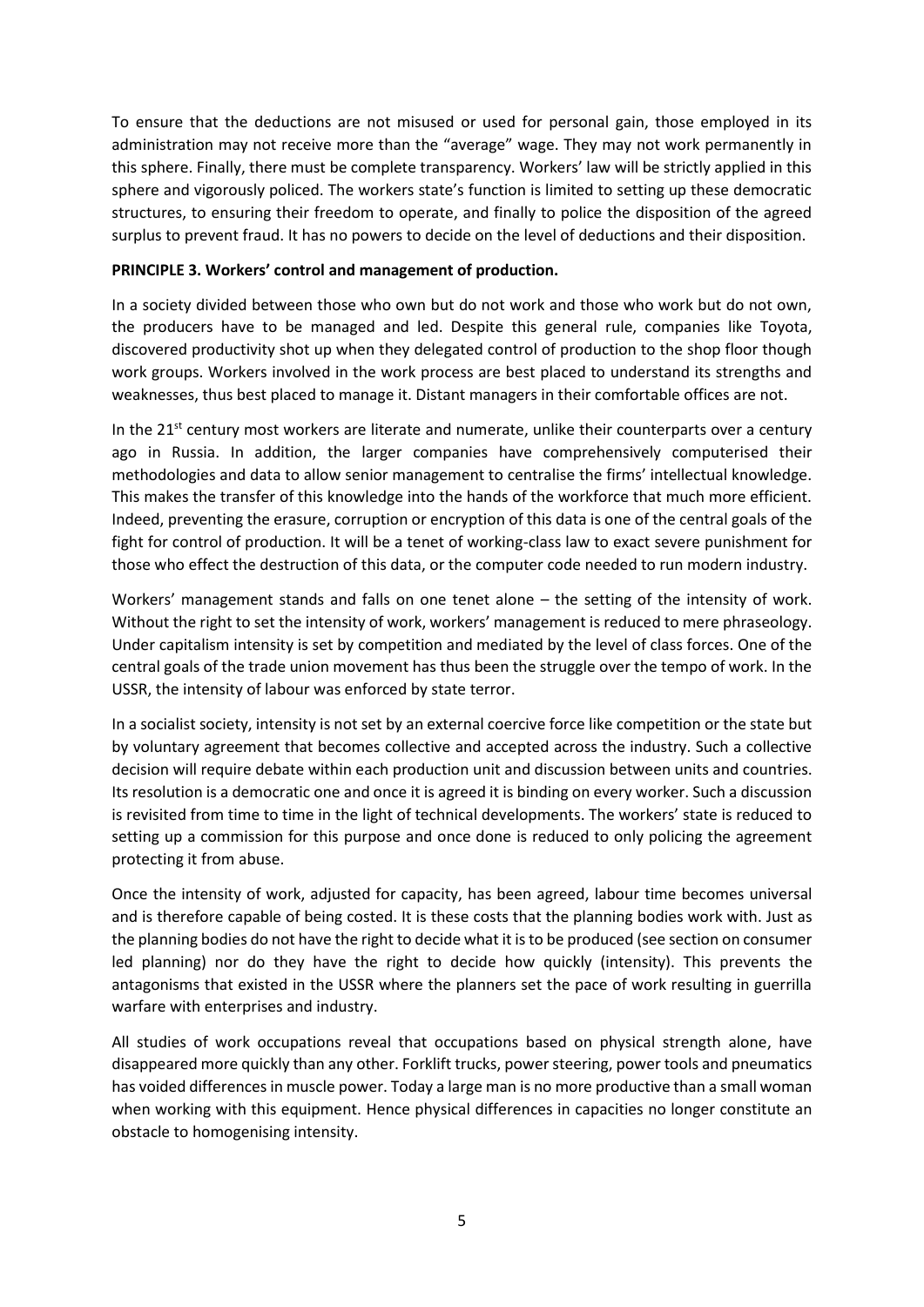Moreover, three negative results flow from this individualising of intensity. Rewarding the intensity of labour would reopen the gender gap. It would disadvantage older workers. And it would require an army of overseers to witness and tabulate individual contributions based on intensity. Finally, as we shall see, rewarding intensity in the USSR was a disaster. On the point of rewarding individual intensity and only this point, is there an error in the Critique.

However, workers' management on its own will not prevent exploitation re-emerging. That requires working class control of the commanding heights of the socialist economy or as it has been put in Principle 2, control over the deductions from the social product. Only such controls can prevent these deductions being converted into a surplus, and those who administer it into a new bureaucracy.

## **PRINCIPLE 4. What workers contribute to production or society they receive back after deductions.**

Under capitalism what workers produce is owned by the capitalist class who reimburse workers only partially for their production. The balance, their unpaid labour, forms the rent, interest, profits, and tax of the capitalist class. Socialism replaces working for the capitalists by working for one-self. What each worker contributes, they receive back after the collectively agreed deductions for social need, administration, and additional investment.

This equal right is necessary to unite a working class divided by unequal skills. More skilled workers who contribute more to production will receive back more than less skilled workers who contribute less. If all workers were to receive an average return this would require an unequal right, as the more skilled workers would receive less than they contribute, and the less skilled workers would receive more. This unequal right would be divisive and require the continued presence of a state to enforce it, replacing the voluntary and collaborative association of workers by enforcement.

This programme is a programme of principle not of detail. However, it is recognised that as the capitalists and their retinue consume over half of the current output of society, their expropriation creates the conditions for the immediate upliftment in the standard of living of all workers. Further it is recognised that wage differentials under capitalism are widened by the demand and supply of labour with different skills. This ends under socialism, ensuring the hierarchy of pay is diminished.

Alongside the right to receive in proportion to contribution arises the end to the artificial and ideological separation of production and education. Its ending represents financial independence for the young on the one side, and "free" lifetime learning on the other. Shorter working days will no longer be based on the barring of workers from education nor on the barring of the young from safe rewardable work. This together with the redesign of the work process to progressively eliminate the division between physical and mental labour will have as its purpose, the elevation of all workers to the level of the highest.

If we were to define the higher and later stage of socialism - communism - it would have the following twin features; firstly, the elimination of the vertical division of labour and secondly sufficient abundance so as to bring to an end the miserable calculation of one's own personal contribution to production. At that point society will no longer be divided by production but united by it, allowing for the emergence of purely personal relationships no longer contaminated by economic considerations.

# **PRINCIPLE 5. The Rising Profits of Capitalism is Replaced by the Falling Prices of Communism.**

Under capitalism the law of value prevails. It represents the elastic relation between market prices and actual costs of production allowing prices to reward capitalists with a profit in proportion to the sum of capital they have previously invested. The purpose of prices under capitalism is to redistribute profits. With the abolition of the private ownership of the means of production, distribution, and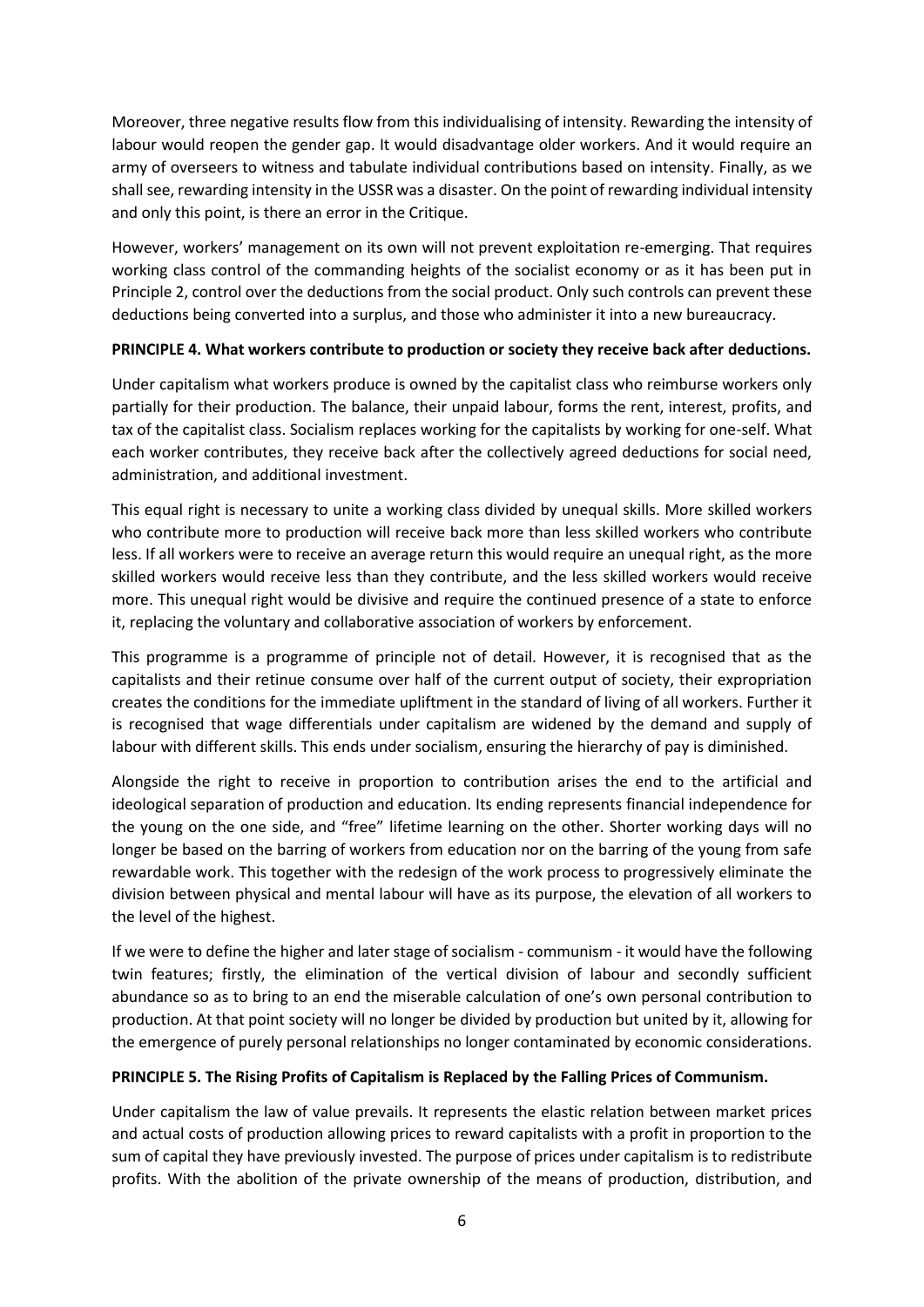information together with commodity production, ends the law of value. It is replaced by prices being directly connected to actual costs of production. The prices found in the realm of consumption reflect weighted average labour times.

Weighted average labour times, the basis of universal labour time, recognises that workers work with different means of production, some of which are more modern, others less so, and they work with different quantities of means of production. Consequently, their productivity differs. But because the working class own the means of production collectively these variations cannot be allowed to advantage one group of workers against the other. By creating a pricing system based on weighted average labour times, a communist society ensures that these variations are cancelled out and no worker is disadvantaged.

Higher productivity and efficiency leading to reductions in labour time are now rewarded immediately by lower prices in the sphere of consumption. Falling prices are therefore the reward for collective labour, while the right to receive in proportion to contribution (after agreed deductions) is the reward for individual labour. Together they form a unity.

The capitalists have always hated and lied about deflation saying that it delays consumption. The opposite is the case. Every mass market, from the motor car, to flying, to electronics has been preceded by the cheapening of the commodities so described. Instead of delaying consumption, falling prices has allowed the market to grow leading to further economies of scale. The real reason the capitalists fear deflation is that they know it is more difficult to cheat workers of their productivity because deflation requires cutting wages.

Under socialism, the reward for higher productivity and efficiency will not be higher wages so to speak. The term "wage" is used here in shorthand but with a different content to that of capitalism. Higher wages tied to higher output can only give rise to sectional interests. This is the lesson of the USSR. In the USSR, the use of higher wages based on an increase in piece rate production (intensity) led to the cutting of corners, the misuse of materials and the unnecessary wearing out of machinery due to lack of maintenance. This was predictably caused by workers trying to increase their individual output to boost their wages without regard to the consequences for the economy as a whole. What one group of workers saved penalised workers further down the production line who had to waste their labour correcting or compensating for these inferior and defective goods. What was gained on the one side was more than lost on the other. In the end higher wages led to a rise in labour times and not its fall within the USSR. It is the death knell of any post-capitalist society to incentivise productivity on the income side, rather than as we have seen on the pricing side.

Prices in the USSR were fictitious and not connected to actual costs (weighted average labour times). In the USSR prices had two purposes: to cheat workers of their labour and secondly to reconcile the material elements of the plan. Fictitious prices robbed rather than rewarded the producer and they blinded rather than informed the planners. The USSR was the first modern economy without a coherent pricing system. This gave rise to uneconomic production, waste and ultimately to collapse.

In a democratic socialist society, collective effort is rewarded through falling prices. Effort and reward are united, exactly the opposite to what happened in the USSR. A reduction in labour time because of higher productivity and better organised work reduces the actual costs of production yielding lower prices from which all benefit. The workers who design the new and more advanced machinery, the workers who produce them and the workers who use them to produce cheaper products are all rewarded equally by the resulting fall in prices. The pricing system therefore unites collective effort and prevents sectional interests emerging. It ensures that workers who own the means of production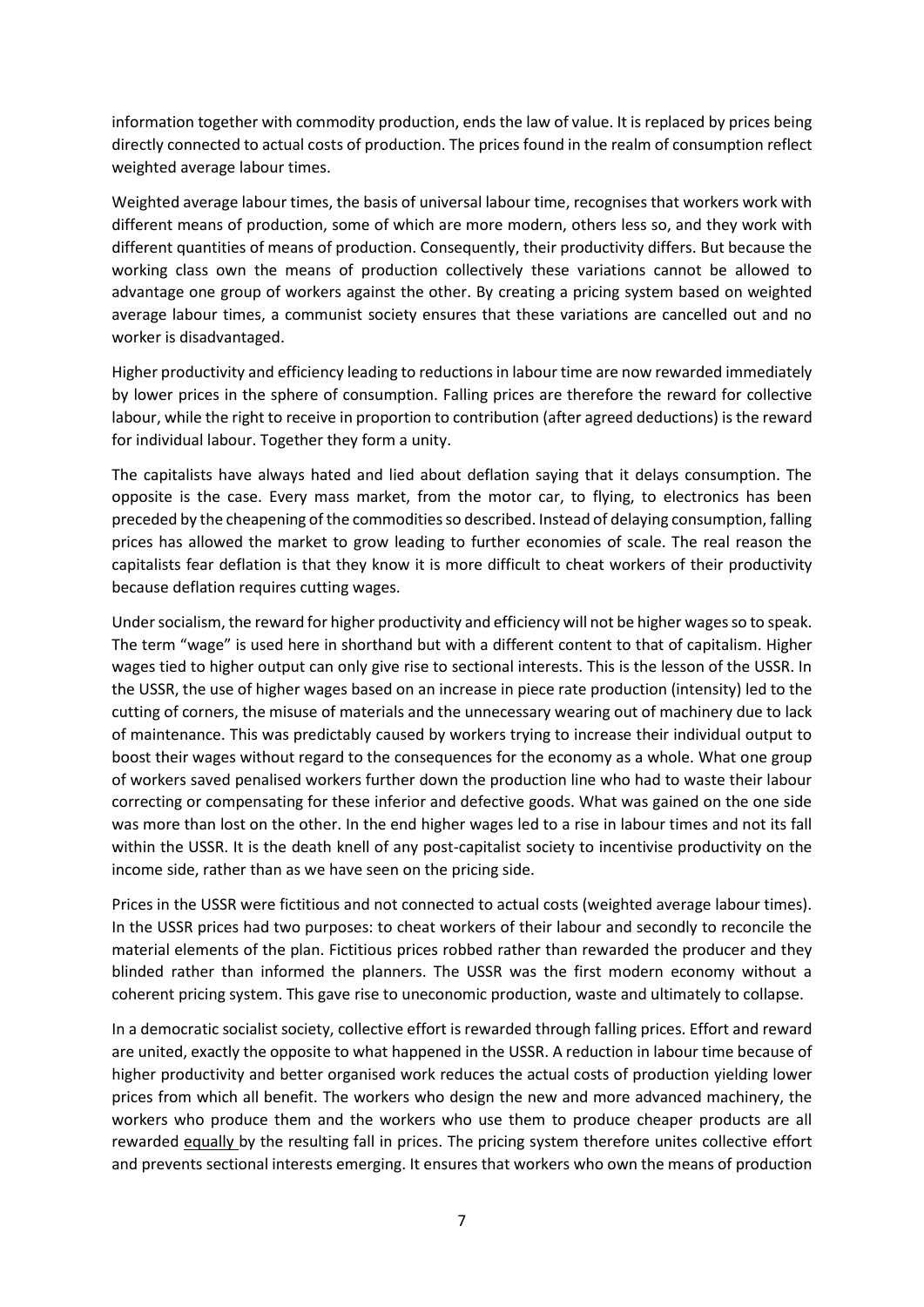collectively, are rewarded collectively through the pricing system. Rising profits under capitalism, the motive of capitalist production, is replaced by falling prices, the motive of socialist production. The prices found in the realm of consumption honestly follow the path set by costs of production. Exactly what was missing in the USSR.

The crude and clumsy use of profits to guide investment decisions under capitalism is replaced by the precise guide of direct or objective prices. Prices reflecting actual and expected costs allows society to efficiently allocate the resources of society to both expand and replace existing production. In this way socialism economises on the expenditure of labour time by ending the wastefulness and duplication of capitalism and it does so in a manner unavailable to capitalism. Planning and organising investment and production now becomes a conscious process.

## **PRINCIPLE 6. Consumer led planning.**

The ending of the separation of production and consumption, and therefore the basis for markets, makes planning necessary. Instead of companies reacting to changes in the markets, planning anticipates these changes because the producer is at the same time the consumer. This planning is called consumer led planning. Workers knowing what their income is and what things actually cost to produce in real time can decide what they will be consuming and how much. This applies not so much to day-to-day products but to the more expensive and durable products. In addition, they will also be made aware of all the technical possibilities currently available and potential new products. In this way conscious decisions about what should be produced and how much will be made.

Here the legacy of capitalism, in particular the internet, makes consumer led planning eminently possible. If capitalism had not invented the internet a future socialist society would have done so out of necessity. The internet is the essential means for conveying the decisions of consumers to the planning bodies who will aggregate these decisions and organise production to fulfil these orders. Compared to the USSR the roles are now reversed. In the USSR the planners (part of the state) were active while consumers were passive, now it is the consumers who are active and planners passive.

The planning agencies will not be state bodies and will survive the state long after it has withered. The function of the workers' state will be limited to a purely political role, the setting up of these planning bodies, but the state cannot decide what is to be produced.

In the USSR consumers had to accept what the planners had decided for them. Planning was therefore alienating, paternalistic and generally insulting to consumers and their needs. In a socialist society the opposite is the case. Planning becomes invigorating, participatory and precise. Workers who expend their labour and are rewarded by their product do not want their labour wasted by inferior or inappropriate products.

It was not the centralisation of the plan in the USSR that made planning impossible. Instead, the problem was that the plan was imposed on society from above and this required its centralisation. Consumer led planning or planning from below is not based on centralising or decentralising the plan. It is based on what is technically and organisationally the most appropriate means for carrying it out. As long as planning is led by consumers, it will deliver what is required.

The right to decide what is to be produced is an absolute right. Provided it does no harm to others, there can be no interference with any individual's specific preferences. If workers want cars, that is what they will have and that is what will be produced in the numbers ordered and in a form most adapted to the environment. The only penalty will be that, unlike capitalism where the price is limited to the narrow production costs of the vehicle, it now includes all the additional environmental and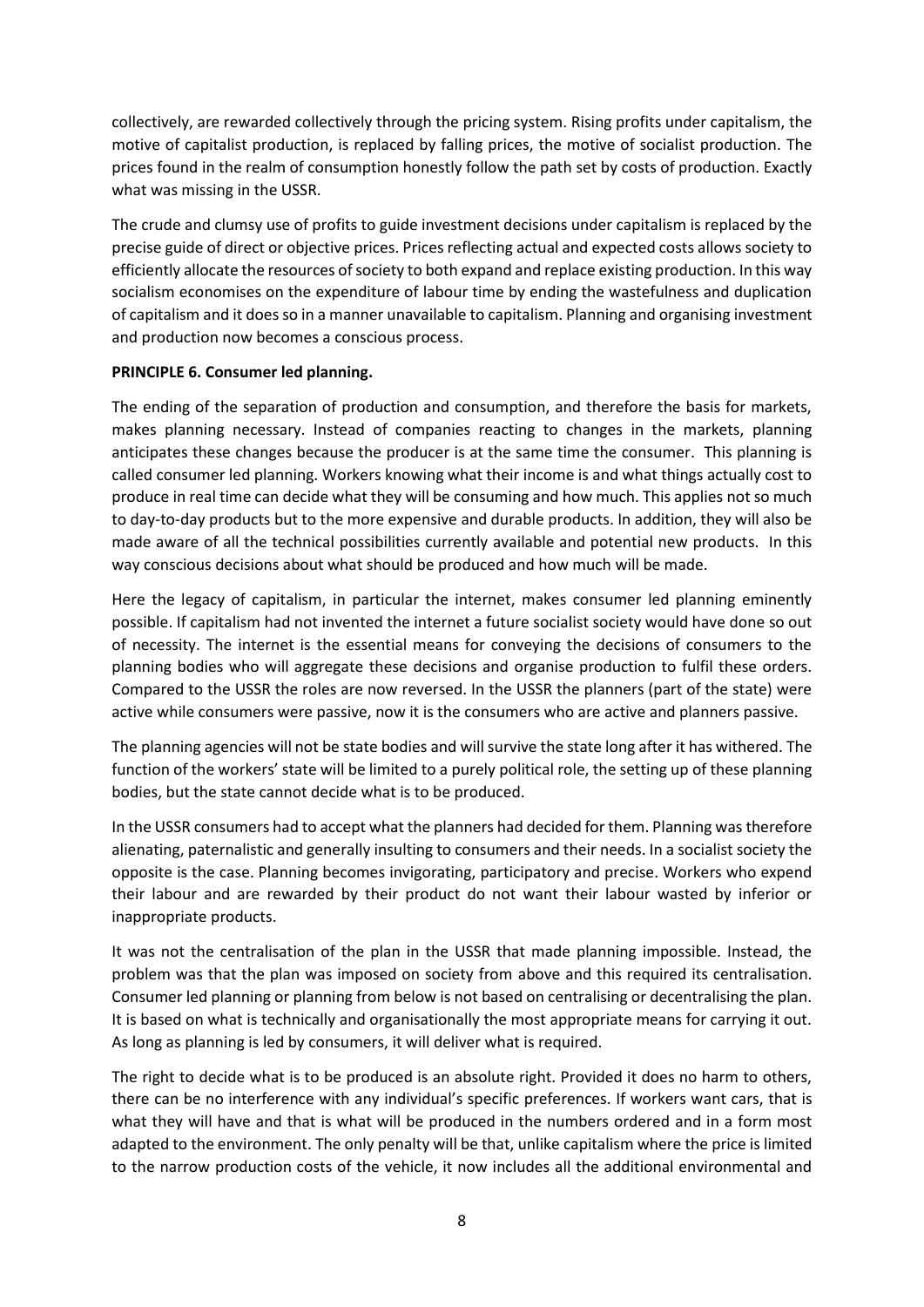impact costs. This applies to every other product as well. In a socialist society there is no longer a distinction between paid costs and actual costs. Actual costs include the overall cost of consuming any product as well as producing it.

In return for this inviolable right to choose what will be produced, comes the duty to work in accordance with the plan. Individual workers cannot decide how and when they will work, for this privilege would disrupt the plan making it unworkable. The working class is a collective class, and its freedoms and responsibilities are based on this recognition. The complex products that improve our lives and constitute our standard of living, are not produced by individual craftsmen or women. They are the combined product of thousands of interconnected workers gathered together in workplaces often hundreds of miles apart.

In time, the combination of a shortened working week and artificial intelligence will provide the space and opportunity for everyone to be an artist one day, a pianist the next while all the time learning new skills. In the interim however, we inherit a complex and advanced industry two hundred years in the making, and the first order of the day is to ensure we can operate it and build on it.

# **PRINCIPLE 7. All necessary labour is rendered social.**

Under capitalism four forms of labour are thrown up. Productive labour, functionally unproductive labour, personal unproductive labour and domestic labour. The first produces commodities and therefore the wealth of capitalist society. The second is employed in the buying, selling, accounting and administrating of these commodities not forgetting the labour wasted by arguing over who owns them (legal). The third provides supervisory roles policing the production and circulation process or providing services directly to the capitalist class such as servants, chauffeurs, advisors and so on. All these forms of labour are partially paid. The fourth form of labour, domestic labour, is the exception, for it is never paid.

Socialism renders these different forms of labour redundant. Firstly, it abolishes most functionally unproductive labour such as legal, advertising, marketing, personnel departments, etc., which are no longer needed and reassigns these workers. Secondly it abolishes all personal services again reassigning workers. Fourthly it transforms private domestic labour into social labour. Alongside labour in production which provides the means for life and its upliftment stands the labour that reproduces life, that educates, heals and maintains the quality and dignity of life. Capitalism separates these forms of labour because the former produces profits while the latter costs profits or subsidises profits (domestic labour). Socialism no longer requires these different forms; it treats all necessary labour as work of equal worth.

Socialism thus ends the slavery of women at home and with it the sexual division of labour. It also introduces the regular rotation of workers between production and the sphere of social needs (funded by deductions) so that no sectional interest may arise between those who produce the social product, and who may wish to limit deductions for personal gains, and those funded by these deductions.

#### **PRINCIPLE 8. Internationalism.**

In 1948, one of history's greatest astronomers, Sir Fred Hoyle formed the opinion that: "*Once a photograph of the earth, taken from the outside is available, a new idea as powerful as any in history will be let loose."* He was right. Within twenty years, astronauts would be looking at the earth from the moon witnessing our small blue planet floating alone in space, appearing as fragile as it was beautiful. "*When you're finally up at the moon looking back on earth, all those differences and nationalistic traits are pretty well going to blend, and you're going to get a concept that maybe this*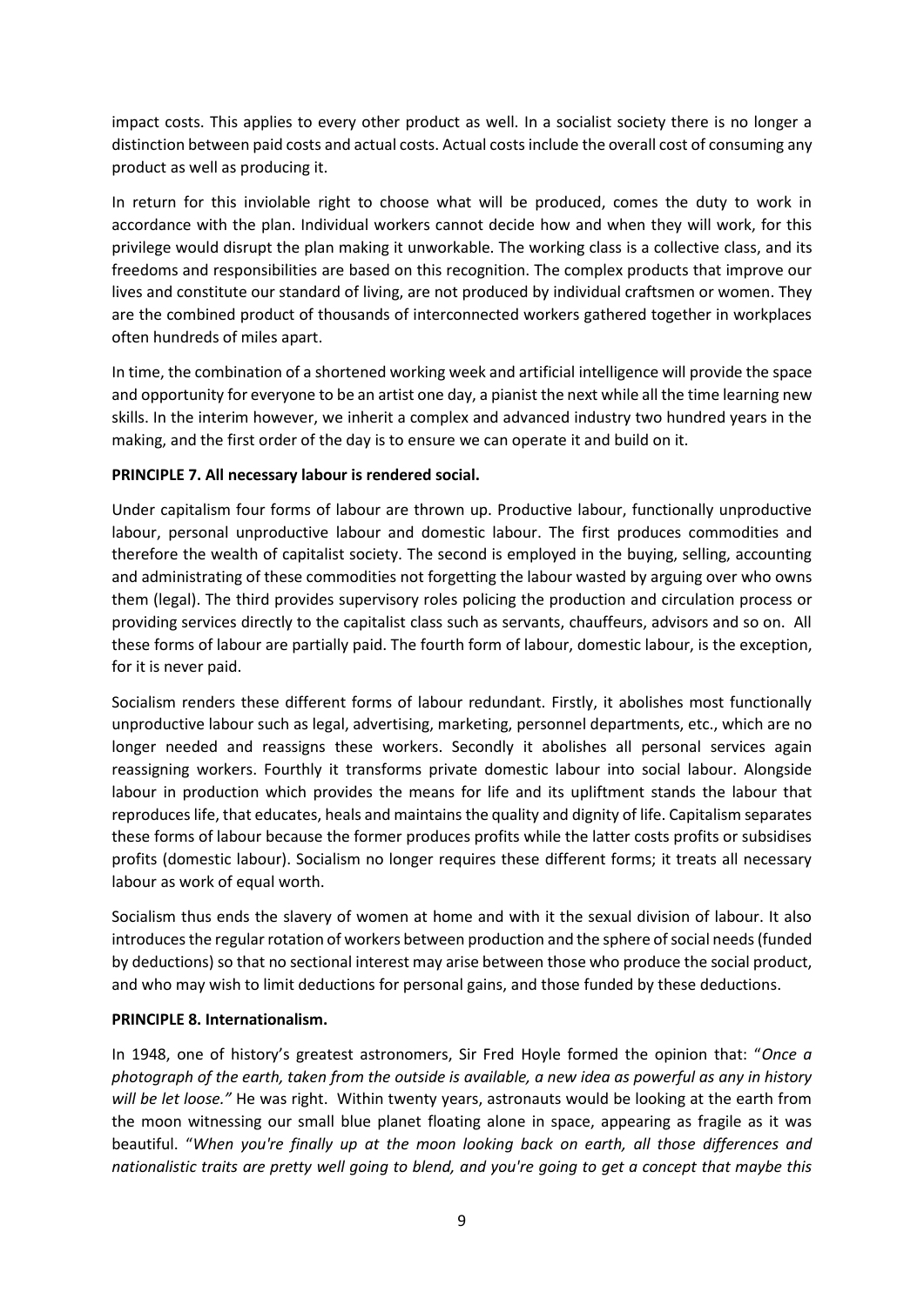*really is one world and why the hell can't we learn to live together like decent people."* (*Frank Borman, Apollo 8,* Newsweek *magazine, 23 December 1968).* A unified planet is possible when nations are dissolved, but for this to be accomplished the basis of nationhood – private property – must first be abolished by the only class that has no interest in its preservation - the international working class.

It was the steam train, nearly two hundred years ago, that united the nation state during the youth of capitalism. Now space flight unites the entire planet at the demise of capitalism. Nationalism was to capitalism what internationalism is to socialism, a step upward. Capitalism has developed a world economy which now forms our inheritance. Every substantial commodity is the product of many nations and multiple continents. The production chain now spans and unites the planet.

And yet many workers continue to cling to their sinking national ship as the globalisation storm rages. This is understandable for many workers feel increasingly left behind if not swept aside by the rise of the multi-nationals. However, if workers are to seize power they can only do so by uniting internationally, otherwise the capitalists will play one national group off against the other. This is the lesson of the USSR.

Stalin's "socialism in one country" was not only a pragmatic response to the defeat of the German revolution in 1923, but it was also a non-aggression pact with imperialism. In exchange for the imperialists (the USA and Britain in particular) respecting the territorial integrity of the USSR, Stalin offered to sabotage or at least disorientate the international workers' struggle. This was the only devil's pact the imperialists would respect. Accordingly, Stalin instructed Mao to disarm the workers in China in 1928 enabling Chiang Kai-Shek to massacre them. In the early 1930s, Stalin convinced the German Communist Party (KPD) that their main enemy was not Hitler but the social democrats whom he labelled social fascists. By precipitating a civil war in the ranks of the German working class, the political space opened up for Hitler to march to power. In 1936 at the height of the Spanish Civil War, Stalin's death squads killed many members and leaders of the POUM (anarchists) thereby weakening the Republican side and helping Franco seize power. The rise of Hitler and the defeat of the Republicans in Spain made war in Europe inevitable and with it the invasion of the USSR, the very act Stalin had sought to avoid.

Therefore, at every level internationalism is not an option. No single nation can exist economically outside the world economy ever again, even a country as large as the USA. Secondly, a peace between a socialist island and the capitalist sea in which it finds itself, can only be struck on terms which are fatal to the international working class. Furthermore, nationalism unites workers with their capitalist masters. Support for immigration controls, means support for the capitalist state which alone can implement these controls. The enemy is seen as outsiders, migrants seeking work, and not insiders, their own capitalist class. Instead of calling for the removal of their own capitalist class they seek the removal of the migrants, workers suffering a common oppression and exploitation. Once workers support the state oppressing foreign workers, they are unable to defend themselves when this same state turns around and attacks them.

Finally, the problems facing the working class are global in scale. Reversing global warming requires a concerted, united and international response. This is particularly true for ridding the planet of fossil fuel burning. A globalist recognizes that somewhere on our planet there will be found a place where the sun is shining or the wind blowing. Transcontinental DC power grids, linking up wind turbines and solar panels thousands of miles apart can provide sustained and sufficient power 24 hours a day thus ending the need for fossil fuel base load power stations. Workers can and must think globally in a way that competition and nationalism prevents the capitalists from doing. Big may not be beautiful, but it is bountiful and liberating.